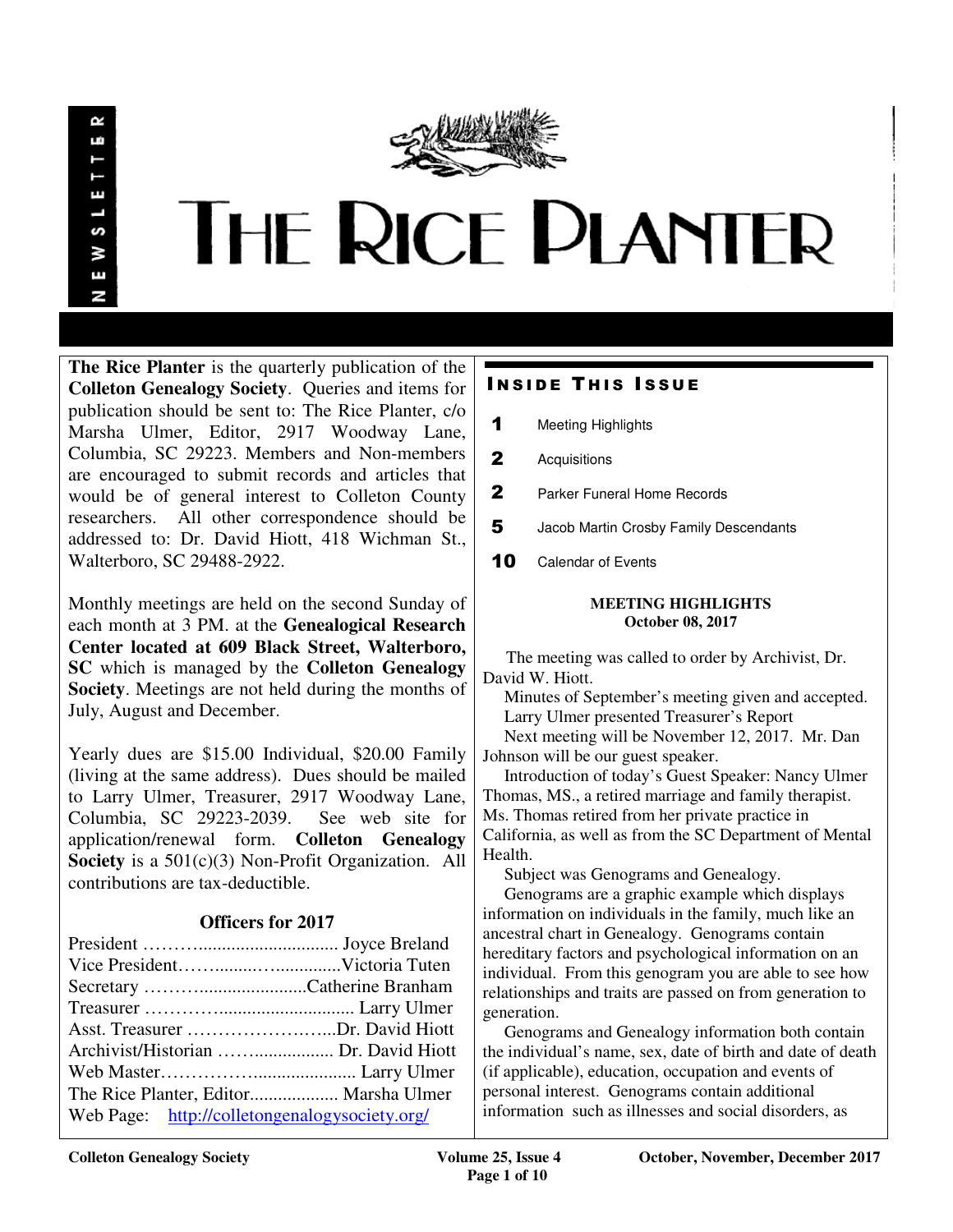#### **MEETING HIGHLIGHTS October 08 2017 cont'**

well as emotional relationships, etc. Ms. Thomas presented several charts of different prominent families.

 We enjoyed her visit and the wealth of information she presented.

Meeting adjourned.

Those Attending: Julie Bell, Betty Black, JoAnn Boone, Cathy Branham, Bobbie and David Hiott, Matt Hiott, Kay Hull, Martha Johnson, Joy Lawson, Robert C. Lowenthal, Libby Steadman, Nancy Thomas, Heather Tuten, Victoria Tuten, Larry and Marsha Ulmer

### **MEETING HIGHLIGHTS November 12 2017**

 Meeting called to order by President, Joyce Breland. Dr. David Hiott presented a slate of speakers for 2018: January: Elizabeth Lane, February: Dorchester County Archivist, March: Libby Steadman.

 Ms Breland introduced our speaker for the day, Daniel McDonald Johnson, former editor of the Press and Standard and currently historian and author. His subject for the day was "Conflicting loyalties among McIntosh relatives in the American Revolution." Two brothers came to the United States from Scotland in 1756. Their loyalties were divided in the American Revolution. Continental were Gen. Lachlan McIntosh, Col. William McIntosh and Col. John McIntosh. Favoring the British were Capt. Roderick McIntosh and Capt. William McIntosh. Lachlan McIntosh was appointed commander of the Continental troops in Georgia and led the Battle of Savannah in 1779. William McIntosh, who currently owns the Book Shoppe in Beaufort, SC. is a descendant of this family. This was a very interesting and informative presentation.

Meeting adjourned.

Attending were: Julie Bell, Betty Black, Cathy Branham, Joyce Breland, Dorothy Glover, Bobbie and David Hiott, Joan Hiott, Johnny Hiott, Matt Hiott, Dan Johnson, Martha Johnson, Heather Tuten, Victoria Tuten, and Larry Ulmer.

# **ACQUISITIONS**

# **DONATION GIVEN BY The Carter Family in SC David & Bobbie Hiott 1770 -2017 Jacob Carter & His** in honor of Pres. **Descendants by William Wheeler** Joyce Breland **Corbin, Jr. Blood on the Marsh by David & Bobbie Hiott**<br> **Dan M. Johnson**<br> **Dan M. Johnson** in honor of Newsletter Editor, Marsha Ulmer

# **2018 RENEWAL**

**Just a gentle reminder that January 2018 is approaching. Please fill in your 2018 Renewal Application. We have enjoyed having you as a member this year and look forward to your membership in 2018.** 

# **WE WISH YOU A MERRY CHRISTMAS AND HAPPY NEW YEAR**

# **PARKER FUNERAL HOME RECORD**

### **Hiott, Luther Samuel**

b. Feb 27 1901 Bamberg County, SC d. Nov 11 1959 Walterboro, SC bur: Bedons Baptist Church Cemetery Occ: Retired Farmer Spouse: Viola Smith Kicklighter Father: Richard Ranson Hiott b. Colleton Co, SC Mother: Della Utsey b. Bamberg Co, SC Son: Richard R. Hiott of Walterboro, SC Step-Son: Luther Kicklighter of Pompano Beach, FL Dau: Mrs. Edith McKinney of Walterboro, SC Mrs. Lewis Lemacks of Walterboro, SC Bro: Mark Hiott of Bamberg, SC Edgar Hiott of Bamberg, SC Ashley Hiott of Bamberg, SC Half-Bro: Melvin Hiott of Miami, FL Sis: Mrs. Sam Gahagan of Bamberg, SC Mrs. Luther Croft of Bamberg, SC Ms. Johnson Smoak of Florida 10 Grandchildren

### **Hiott, Mallard Henry**

b. Jul 09 1865 Colleton County, SC d. Nov 25 1959 Colleton County Hospital, Walterboro, SC bur: Live Oak Cemetery, Walterboro, SC Occ: Businessman and Farmer Bank VP and Bank Director in Walterboro for many years 1 st Spouse: Rachel Hiott 2<sup>nd</sup> Spouse: May Hiers Hiott Father: Alfred Owen Hiott b. Colleton Co, SC

Mother: Mary Crosby Hiott b. Colleton Co, SC

# **Jackson, Thelma Isabelle Judy Nathan**

b. Mar 09 1907 Dorchester, SC d. Feb 18 1959 Colleton County Hospital, Walterboro, SC bur: Fox Cemetery Spouse: R. W. Jackson Father: Dan Judy b. Dorchester Co, SC Mother: Isabelle Judy b. Dorchester Co, SC Son: Willie A. Nathan of Ruffin, SC Dau: Mrs. Legare Ott of Bowman, SC Bro: Silas D. Judy of Reevesville, SC Sis: Mrs. Olin Judy of Charleston Mrs. Carl Bazzle of Mt. Pleasant, SC 1 Granddaughter

and Treas., Larry Ulmer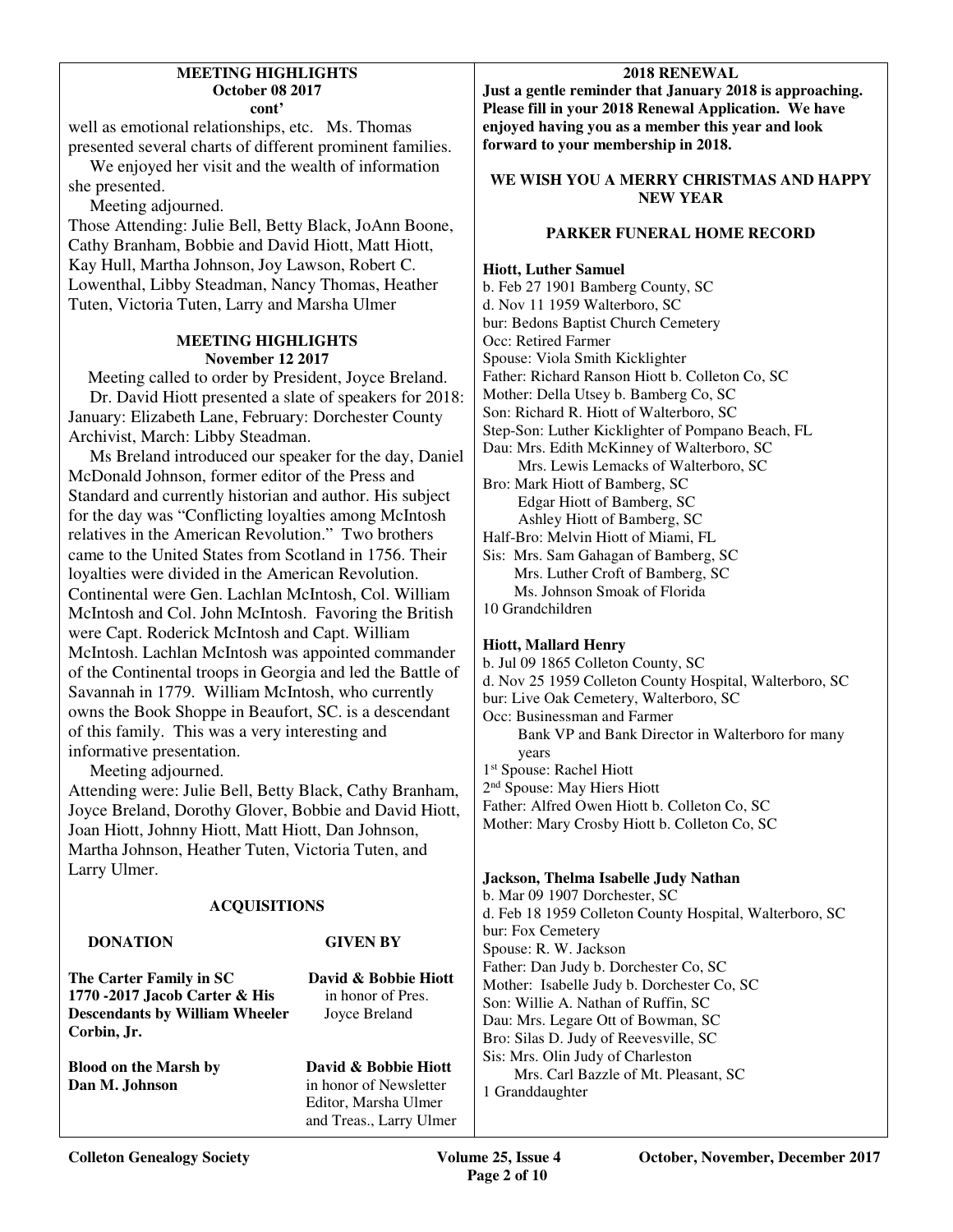#### **PARKER FUNERAL HOME RECORDS Cont'**

**Hudson, John Ervin**  b. Sep 10 1873 Ruffin, SC d. Dec 10 1959 Ruffin, Colleton Co, SC bur: Tabor Methodist Church Cemetery Occ: Retired Farmer Spouse: Harriet Angeline Herndon Father: Henry Hudson b. Ruffin, SC Mother: Mildred Herndon Son: F. D. Hudson of Charleston, SC John Henry Hudson of Ruffin, SC Ryan Hudson of Columbia, SC Dau: Mrs. R. E. Fisk of Charleston, SC Mrs. H. N. Padgett of Walterboro, SC Mrs. R. C. Crosby of Columbia, SC Mrs. Bill Hoats of Walterboro, SC Mrs. Thelma McDermott of Ruffin, SC Mrs. W. E. Snipes of Columbia, SC Sis: Mrs. Tom Beach of Walterboro, SC Mrs. J. J. Breland of Ashton, SC 18 Grandchildren

11 Great Grandchildren

**Iriel, Neta Smoak**  b. Feb 16 1886 Ruffin, SC d. Dec 26 1959 Colleton County Hospital, Walterboro, SC bur: Shiloh Baptist Church Cemetery Spouse: John Charlie Iriel Father: Jesse Smoak b. Ruffin, SC Mother: Margaret Benton b. Ruffin, SC Son: Harvey Smoak of Ruffin, SC Manley Iriel of Ruffin, SC Hugo Iriel of Ruffin, SC Ludlow Iriel of Ruffin, SC Edgar Iriel of Ruffin, SC Clipton Iriel of Ruffin, SC Moody Iriel of St. Petersburg, FL Dau: Mrs.Willis Smoak of Ruffin, SC Mrs. Woodrow Varn of Ruffin, SC Sis: Mrs. David Varn of Ruffin, SC Mrs. Josh Smoak of Walterboro, SC 28 grandchildren 5 great grandchildren

**Jacques, Lillian Blanch**  b. Aug 28 1891 Colleton County, SC d. Jul 08 1959 Cottageville, SC bur: Williams Cemetery Father: Martin Jacques b. Colleton Co, SC Mother: Amelia Jacques b. Colleton Co, SC Bro: S. V.Jacques of Savannah, GA. Sis: Maud Jacques of Cottageville, SC Mrs. Barbara Smith of Walterboro, SC.

## **PARKER FUNERAL HOME RECORDS Cont'**

# **Jaques, Lucia Hughes**

b. Jan 18 1890 Colleton County, SC d. Oct 03 1959 Colleton County, SC bur: Jacques Cemetery Spouse: W. M. Jaques Father: David Hughes b. Dorchester Co, SC Mother: Hattie Lemacks b. Dorchester Co, SC Son: E. V. Shieder of Charleston Heights, SC Dau: Mrs. A. A. Rhode of Cottageville, SC Bro: Joe Hughes of St. George, SC Sis: Mrs. Mary Ambrose of Round O, SC Mrs. Dana Gruber of Round O, SC Mrs. C. C. Langdale of Walterboro, SC 9 Grandchildren and 3 Great Grandchildren

# **Johnson Jr, Clarence Albert**

b. Nov 21 1932 Colleton County, SC d. Feb 07 1959 Fairfax, VA bur: Rice Patch Christian Church Cemetery Occ: Laborer Construction Father: Clarence Albert Johnson Sr b. Colleton Co, SC Mother: Francis Eliz. Mills b. Colleton Co, SC Bro: Reacy Johnson H. R. Johnson of Miami, FL Riddick Johnson of Arlington, VA Sis: Mrs. Fairy Bennett of Walterboro, SC Mrs. Bill Morris of Charleston, SC Mrs. Ernest Gileson of Silver Dale, WA

# **Kinard, Angie Elizabeth**

b. Jul 20 1876 Barnwell, SC d. Aug 01 1959 SC State Hospital, Columbia, SC bur: Zion Baptist Church Cemetery Father: Allen Kinard b. Barnwell, SC Mother: Stacie Ann Carter b. Colleton Co, SC Bro: Eugene Kinard of Walterboro, SC Sis: Mrs. Lucia K. Way of Walterboro, SC

# **Lamb, Barbara Ida Williams**

b. Aug 27 1895 Ruffin, SC d. Oct 21 1959 Colleton County Hosital, Walterboro, SC bur: Risher Cemetery near Williams Spouse: Ralph Stanfield Lamb Father: English Abraham Williams b. Ruffin, SC Mother: Jane Carter b. Ruffin, SC Son: Clarence E. Ryan of Valdosta, GA Dau: Mrs. J. S. Vinegard of Camp Liguene, NC Bro: E. C. Williams of Ruffin, SC Sis: Mrs. C. E. Smyly of Ruffin, SC Mrs. Sallie Till of Ruffin, SC Mrs. J. M. Ryan of St. Augustine, FL 4 Grandsons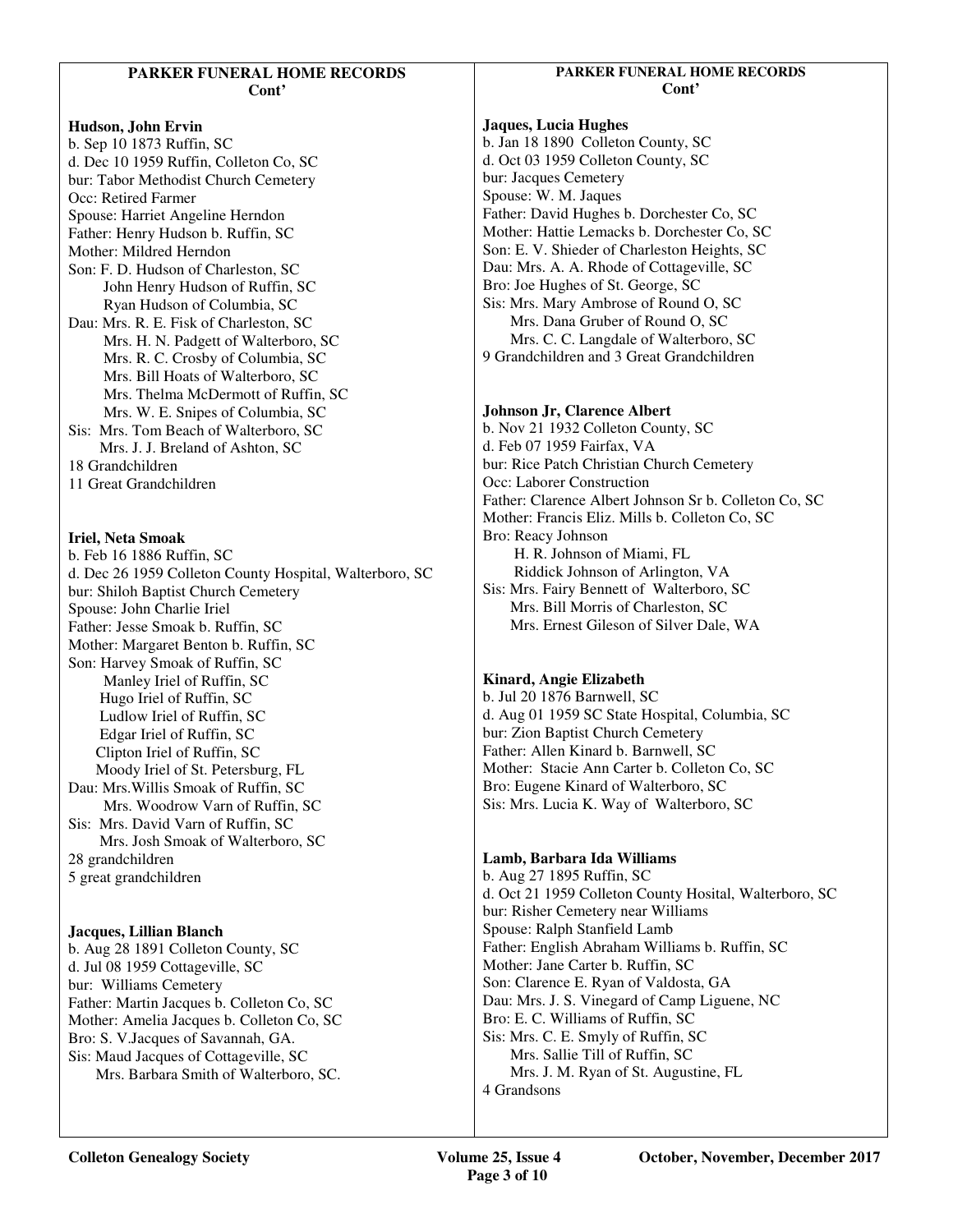#### **PARKER FUNERAL HOME RECORDS Cont'**

#### **Kinsey, Ella Jaques**

b. Oct 24 1881 Colleton County, SC d. May 09 1959 Colleton County Hospital, Walterboro, SC bur: Kinsey Cemetery Spouse: J. Bennie Kinsey Father: C. W. Jaques b. Colleton Co, SC Mother: Martha Jane Sires b. Charleston Co, SC Son: John E. Kinsey of Cottageville, SC Ansel Kinsey of Charleston, SC Player Kinsey of Charleston, SC Francis B. Kinsey of Round O, SC Dau: Mrs. C. W. Rhode of Walterboro, SC Mrs. E. G. Maxey of Walterboro, SC Mrs. G. C. Smoak of Round O, SC Mrs. H. S. McMillan of Greenpond, SC Sis: Mrs. C. T. Rumph of Columbia, SC Half-Sis: Mrs. J. T. Dempsey of Charleston, SC Mrs. G. Hearn of Charleston, SC Mrs. L. B. Jenkins of Charleston, SC Mrs. James Weber of Richmond Mrs. E, K, Huey of Birmingham, AL 18 Grandchildren 11 Great Grandchildren

### **Linder, Addie M.**

b. Feb 14 1882 Colleton County, SC d. May 03 1959 Colleton County Hospital, Walterboro, SC bur: Mt. Carmel Methodist Church Cemetery Father: George Linder b. Colleton Co, SC Mother: Elizabeth Carter b. Colleton Co, SC Bro: Walter M. Linder of Walterboro, SC Sis: Mrs. Shellie Warren of Ruffin, SC

### **Martin, Evie Ellison**

b. Aug 11 1881 Anderson County, SC d. May 25 1959 Jacksonboro, SC bur: Beaver Dam Baptist Church Cemetery Spouse: J. E. Martin Father: Miles Ellison b. Anderson Co, SC Mother: Anna Rogers b. Anderson Co, SC Son: Aaron G. Martin of Sumter, SC Carroll J. Martin of Williamston, SC Norman M. Martin of Pelzer, SC Dau: Mrs. J. M. Padgett of Jacksonboro, SC Sis: Mrs. Eugenia Smith of Walhalla, SC Mrs. Lily Cason of Walhalla, SC Mrs. Clara Martin of Williamston, SC Mrs. Sam Elrod of Williamston, SC 9 Grandchildren 1 Great Grandchild

## **PARKER FUNERAL HOME RECORDS Cont'**

**Martin Sr, James Samuel**  b. Feb 05 1907 Colleton County, SC d. Jun 26 1959 Charleston County, SC bur: Peniel Baptist Church Cemetery Occ: Retired Farmer Spouse: Willie Mae Walling Father: Willie Perry Martin b. Colleton Co, SC Mother: Rosa Lee Varnadoe b. Colleton Co, SC Son: James Samuel Martin Jr of Walterboro, SC James Eddie Martin of Islandton, SC Dau: Mrs. Edgar Avant of Walterboro, SC Mrs. Leon (Janie Elizabeth) Priester of Bamberg, SC Mrs. Riddick Fralix of Lodge, SC Miss Gloria Mae Martin of Islandton, SC Miss Sandra Jane Martin of Islandton, SC Miss June Alyson Martin of Islandton, SC Bro: Paul Lucius Martin of Islandton, SC Sis: Mrs. Miles Varnadoe of Islandton, SC Mrs. Frank DuBois of Jesup, GA 3 Grandchildren

### **Martin, John Laurens**

b. Feb 27 1890 Woodruff, SC d. May 25 1959 Colleton County Hospital, Walterboro, SC bur: Riverside Cemetery Occ: Retired Commercial Artist Spouse: Lula Bishop Father: John Warren Martin b. Laurens Co, SC Mother: Temperance Westmoreland b. Spartanburg Co, SC Dau: Mrs. W. Marshall Bennett of Walterboro, SC Sis: Mrs. Henry Snider of Kingstree, SC Miss Freddie Martin of Kingstree, SC Mrs. Lena Callahan of Lakeland, FL 3 Grandchildren

### **Marvin, Dell Sloman**

b. Apr 19 1875 Colleton County, SC d. Nov 08 1959 Colleton County Hospital, Walterboro, SC bur: Black Creek Baptist Church Cemetery Spouse: Melvin B. Marvin Father: James H. Sloman b. Colleton Co, SC Mother: Mary Margaret White b. Colleton Co, SC Sis: Miss Emily W. Sloman f Hendersonville, SC

### **McGee, Eva Mary**

b. Oct 19 1909 Charleston, SC d. Nov 20 1959 Orangeburg Regional Hospital bur: Live Oak Cemetery Occ: Assoc. Dist. Agent at Clemson College Ext. Dept. Father: H. A. McGee b. Petersburg, VA Mother: Eva Westendorff b. Charleston, SC Bro: H. A. McGee Jr. of Orangeburg, SC G. M. McGee of Williston, SC Sis: Mrs. Sanders Marvin of Charleston, SC Mrs. Pope Fendly of Port St. Joe, FL Mrs. Cecil Kearse of Charleston, SC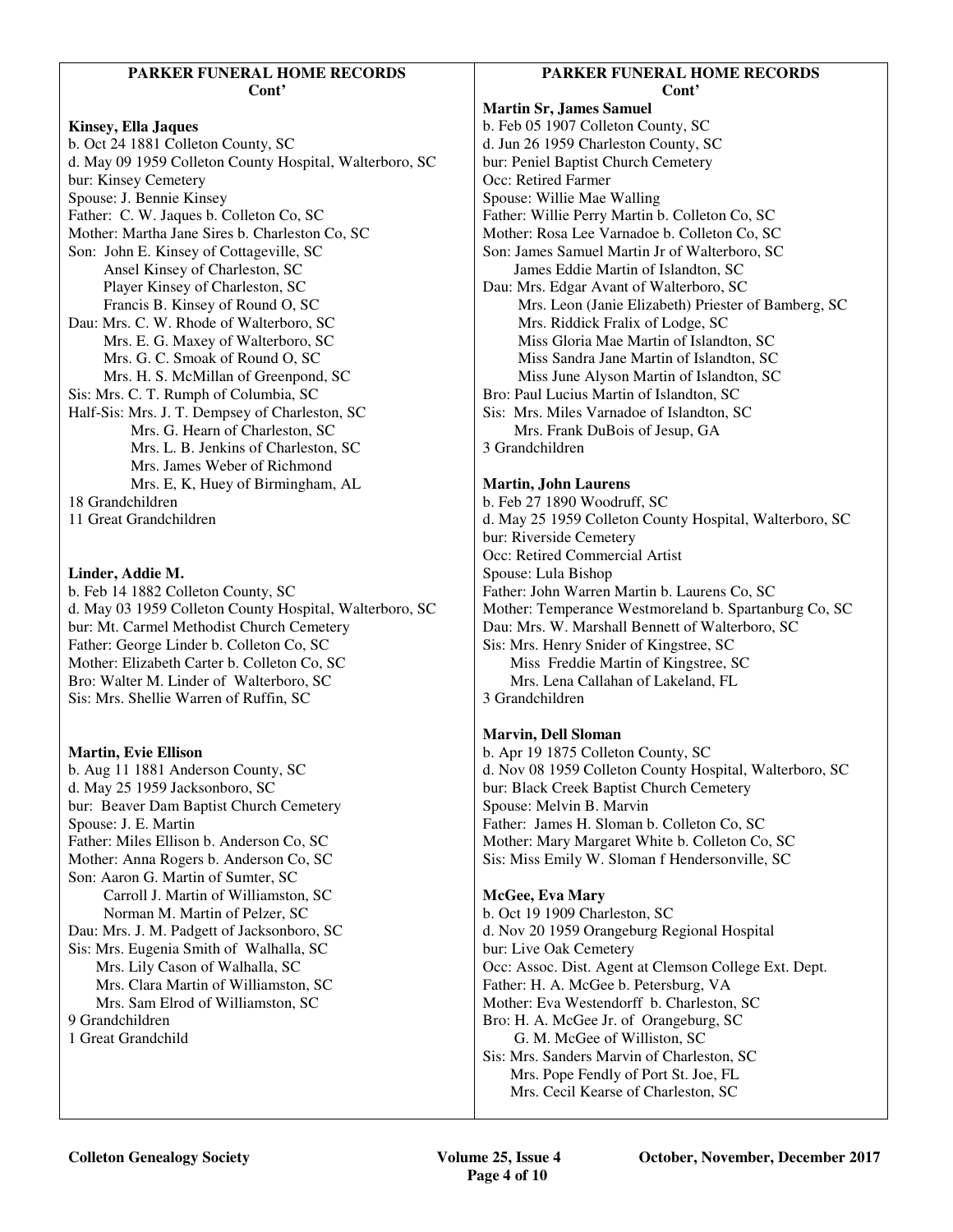# **DESCENDANTS OF JACOB MARTIN CROSBY**

*Generation Five Cont'* 

179. **Benjamin Franklin O'Quinn Sr**, born September 26 1898 in Colleton Co, SC, died October 17 1958 in Richmond, VA, occupation Truck Driver for Hughes Transportation Co. of Charleston, SC. He married **Ruby Hosaflook Kingree**.

*Children:*

- 543 i. Emily Lee O'Quinn.
- 544 ii. Dorene O'Quinn.
- 545 iii. Charles Franklin "Sonny" O'Quinn Jr.
- 546 iv. Lois M. O'Quinn.
- 547 v. Mary O'Quinn.
- 548 vi. Ann O'Quinn.
- 549 vii. Alfred O'Quinn.
- 180. **Thomas Benjamin Caldwell**, born May 31 1884 in Colleton Co, SC, died May 17 1953 in Greenville Co, SC, occupation Ret. Life Insurance Agent with Durham Life Ins. Co., buried in Woodlawn Memorial Park, Greenville, Greenville Co, SC. He married **Georgia Hiott**, born February 08 1887 in Round O, Colleton Co, SC (daughter of **Richard Ransom Hiott** and **Mary Ann U. Hiott**), died May 13 1964 in Greenville Co, SC, buried in Woodlawn Memorial Park, Greenville, Greenville Co, SC.

*Children:*

- 550 i. Edna Caldwell, born April 28 1905, died January 28 1991, buried in Woodlawn Memorial Park, Greenville, Greenville Co, SC. She married J. E. "Chief" Poole, born January 15 1899, died July 12 1976, buried in Woodlawn Memorial Park, Greenville, Greenville Co, SC.
- 551 ii. Roy C. Caldwell, born about 1907, died before Mar 2002.
- 552 iii. Harris Benjamin Caldwell Sr, born July 31 1909, died May 23 1943, buried in Woodlawn Memorial Park, Greenville, Greenville Co, SC. He married Sara Burney, born July 22 1913, died April 26 1983, buried in Woodlawn Memorial Park, Greenville, Greenville Co, SC.
- 553 iv. Nellie M. "Nell" Caldwell, born about 1916, died before Mar 2002. She married Unknown Cox.
- 554 v. Alva Thomas Caldwell, born December 11 1918 in Greenville Co, SC, died March 25 2002, military United States Army Veteran of World War II, occupation Ret. Winn-Dixie Warehouse. He married Carrie Lee Morris, born February 21 1916, died July 28 1982, buried in Graceland West Cemetery and Mausoleum, Greenville, Greenville Co, SC.
- 182. **Frank Norman Caldwell**, born March 06 1890 in South Carolina, died October 30 1945 in Norfolk, VA, occupation Insurance Agent, buried in Forest Lawn Cemetery, Norfolk City, VA. He married **Amelia Rentz**, about 1909, divorced, born August 9 1889 in Colleton Co, SC (daughter of **James Franklin "Jim" Rentz Sr** and **Mary Elizabeth "Mamie" Crosby**), died September 19 1968 in Richmond, VA, buried in Forest Lawn Cemetery and Mausoleum, Richmond, Henrico County, VA.

- 555 i. Mary "Elizabeth" Caldwell, born April 14 1911 in Orangeburg Co, SC, died December 22 2010 in Richmond, VA, buried in Forest Lawn Cemetery and Mausoleum, Richmond, Henrico Co, VA, education: Graduate of Richmond Professional Institute (now VCU), occupation Teacher Richmond Public School System. She married Randolph Nevitte Gladding, born September 28 1905, died September 10 2007, buried in Forest Lawn Cemetery and Mausoleum, Richmond, Henrico Co, VA.
- 556 ii. Miriam Amelia. Caldwell, born Jun 17 1912 in South Carolina died Jan 29 2002 Virginia. She married (1) David Bott. Manley Jun 04 1937 Richmond, VA. She married (2) John R. Cowley.
- 183. **Alice Ubanna Risher**, born September 30 1866 in Colleton Co, SC, died March 23 1948 in Tampa, Hillsborough Co, FL, buried in Myrtle Hill Memorial Park, Tampa, Hillsborough Co, FL. She married **Parley C. Beach**, about 1884 in Colleton Co, SC, born January 14 1858 in Colleton Co, SC (son of **Clancey S. "Clennie" Beach** and **Elvira Carter**), died November 20 1929 in Hillsborough Co, FL, buried in Myrtle Hill Memorial Park, Tampa, Hillsborough Co, FL.
	- *Children:*<br>557 i. Jessie Bea i. Jessie Beach, born January of 1885 in Colleton Co, SC.
	- 558 ii. Gattie Beach, born May of 1886.
	- 559 iii. Nick H. Beach, born May 25 1888 in Colleton Co, SC, died September 10 1923, buried in Myrtle Hill Memorial Park, Tampa, Hillsborough Co, FL.
	- 560 iv. Lara Beach, born May of 1892 in Colleton Co, SC.
	- 561 v. Monnie Beach, born June of 1894 in Colleton Co, SC.
	- 562 vi. Della C. Beach, born May 08 1896 in Colleton Co, SC, died March 01 1988 in Pinellas Co, FL. She married Wallace T. Atterbury, 1928, born August 13 1889 in South Carolina, died January 11 1949, buried in Myrtle Hill Memorial Park, Tampa, Hillsborough Co, FL.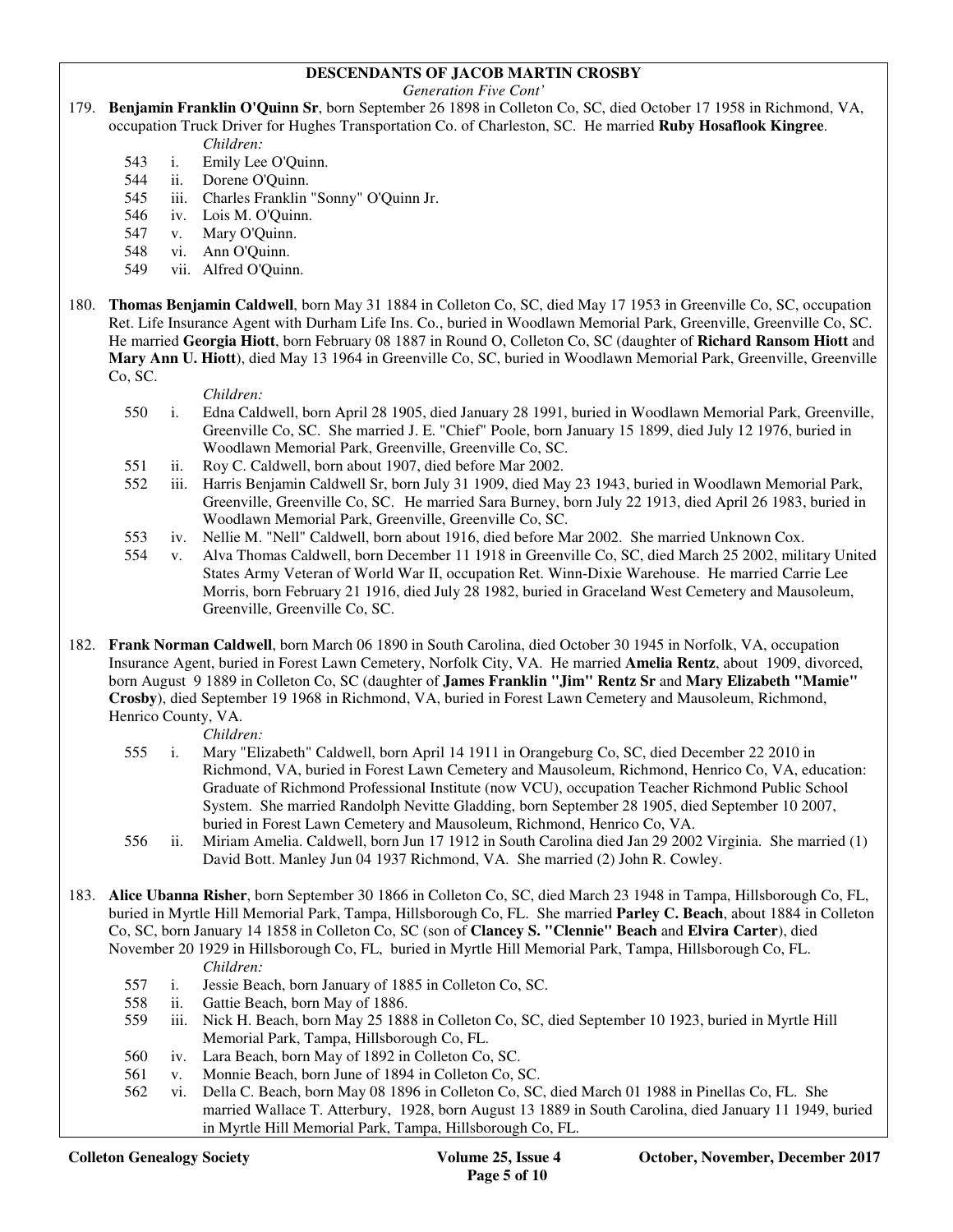563 vii. Daisy M. Beach, born October of 1898 in Colleton Co, SC.

- 184. **Annie Laura Risher**, born September 26 1868 in Colleton Co, SC, died August 18 1895 in Colleton Co, SC, buried in Evergreen Christian Church Cemetery, Walterboro, Colleton Co, SC. She married **Johnson Ellison Bryan**, born December 24 1868 (son of **Paul Walter Allen Bryan** and **Sarah Caroline Halford**), died August 25 1918 in Walterboro, Colleton Co, SC, buried in Evergreen Christian Church Cemetery, Walterboro, Colleton Co, SC, occupation: Magistrate for 16 yrs.. *Children:*
	- 564 i. Cliff Bryan, born August 9 1895, died August 25 1895, buried in Evergreen Christian Church Cemetery, Walterboro, Colleton Co, SC.
- 187. **Julius Francis Risher Sr**, born October 4 1874 in Colleton Co, SC, died September 16 1951 in Walterboro, Colleton Co, SC, buried in Evergreen Christian Church Cemetery, Walterboro, Colleton Co, SC, occupation: Carpenter. He married (1) **Deborah Price**, born June 25 1879, died September 8 1907, buried in Evergreen Christian Church Cemetery, Walterboro, Colleton Co, SC. He married (2) **Ada Lee Langdale**, November 8 1908, born September 23 1887 in Colleton Co, SC (daughter of **Humphrey Benjamin Langdale** and **Martha Mildred Hickman**), died December 9 1963 in Bamberg County Hospital, Bamberg, SC, buried in Pleasant Grove Baptist Church, Walterboro, Colleton Co, SC.

- 565 i. Julius Nathan Risher, born November 1 1909 in Colleton Co, SC, died March 18 1990 in Trident Medical Center, North Charleston, SC, buried in Zion Baptist Church, Walterboro, Colleton Co, SC, occupation: Carpenter. He married (1) Elizabeth "Lizzie" Humphries, December 20 1930, born February 8 1913 in Colleton Co, SC (daughter of Richard Elmo Humphries and Joella Rebecca Smith), died July 17 1976 in Colleton Regional Hospital, Walterboro, SC, buried in Zion Baptist Church, Walterboro, Colleton Co, SC. He married (2) Louise Edna DuBose, After Jul 1976, born May 09 1919 in Eastover, Richland Co, SC (daughter of Ernest C. DuBose and Edna Elizabeth Haithcock), died August 17 1979 in Sky City, buried in McLeod Methodist, Eastover, SC, occupation: Ret. Licensed Practical Nurse. He married (3) Minnie "Cleo" Ulmer, After Aug 17 1979, born April 25 1917 in Colleton Co, SC (daughter of Milton Wesley Ulmer and Nettie Elizabeth Zellars), died May 23 1993 in Walterboro, Colleton Co, SC, buried in Live Oak Cemetery, Walterboro, Colleton Co, SC, occupation: Retired Cook.
- 566 ii. Robert E. L. Risher, born about 1910, died after 1981.
- 567 iii. William Homer Risher, born May 23 1912 in Colleton Co, SC, died March 3 2001 in Cortland, Trumbull Co, Ohio, buried in Hillside Cemetery, Cortland, Trumbull Co, Ohio. He married Mary Alline Paris, born May 26 1915 in Hot Springs, Madison Co, NC, died August 28 2007 in Cortland, Trumbull Co, Ohio, buried in Hillside Cemetery, Cortland, Trumbull Co, Ohio.
- 568 iv. James "Parker" Risher, born October 1 1913 in Walterboro, Colleton Co, SC, died January 27 2001 in Houston Medical Center, Warner Robins, GA, buried in Woodlawn Cemetery, Perry, Taylor Co, FL, occupation: Ret. Owner of Risher's Restaurant, military World War II Army Veteran. He married (1) Ronella "Nell" Knight, born April 23 1907 in Colleton Co, SC (daughter of Daniel E. Knight and Bessie Alberta DuBois), died February 17 1986 in Perry, Houston Co, GA. He married (2) Ethelene "Smitty" Unknown.
- 569 v. Gladys Risher, born Sep 10 1915 Walterboro, SC. died Jun 20 2001 N. Charleston, SC buried Carolina Memorial Gardens. She married (1) Norman B. Altman. She married Samuel Zack Boatwright.
- 570 vi. Adella "Dell" Risher, born about 1917 in Walterboro, Colleton Co, SC, died September 11 2002 in Mattie C. Hall Health Care Center, Aiken, SC, buried in Greenwood Memorial Gardens, Hodges, Greenwood County, SC. She married (1) Unknown Rhoney. She married (2) Hubert A. Bernhardt.
- 571 vii. Edgell L. Risher Sr, born August 14 1918 in Colleton Co, SC, died December 24 1981 in Edgefield, SC, buried in Sunset Gardens Memorial, Edgefield, SC. He married (1) Beulah Hartzog, born November 04 1909 (daughter of Charles "Frank" Hartzog and Rena Viola McAlhany), died March 17 1950, buried in Beulah Baptist Church, Reevesville, Dorchester Co, SC. He married (2) Catherine Woods.
- 572 viii. Wallace Risher, born about 1922.
- 573 ix. Julius Francis Risher Jr, born August 30 1928 in Walterboro, Colleton Co, SC, died August 13 2004 in Tifton Regional Medical Center, Tifton, GA, buried in Tift Memorial Gardens, Tifton, GA, occupation: Ret. Minister and Barber, military Veteran of U. S Army. He married (1) Ruby Merle Clark, December 24 1944. He married (2) Gladys Estelle Ryan, born August 8 1921 in Colleton Co, SC (daughter of Engle L. Ryan and Della Hiott), died January 16 1974 in Beaufort Memorial Hospital, Beaufort, SC, buried in Evergreen Christian Church Cemetery, Walterboro, Colleton Co, SC. He married (3) Louise Pearl "Ronnie" Myers, born March 31 1930 in Dodge Co, GA (daughter of Oscar Myers and Ruth Vann), died December 16 2004 in Tift Regional Medical Center, Tifton, GA, buried in Tift Memorial Gardens, Tifton, GA.
- 574 x. Doris Risher, born January 14 1932 in Colleton Co, SC, died January 17 1969 in Charlotte Memorial Hospital, Charlotte, NC, buried in Pleasant Grove Baptist Church, Walterboro, Colleton Co, SC, occupation Nurse. She married (1) Unknown Wallace. She married (2) Johnny Stanley.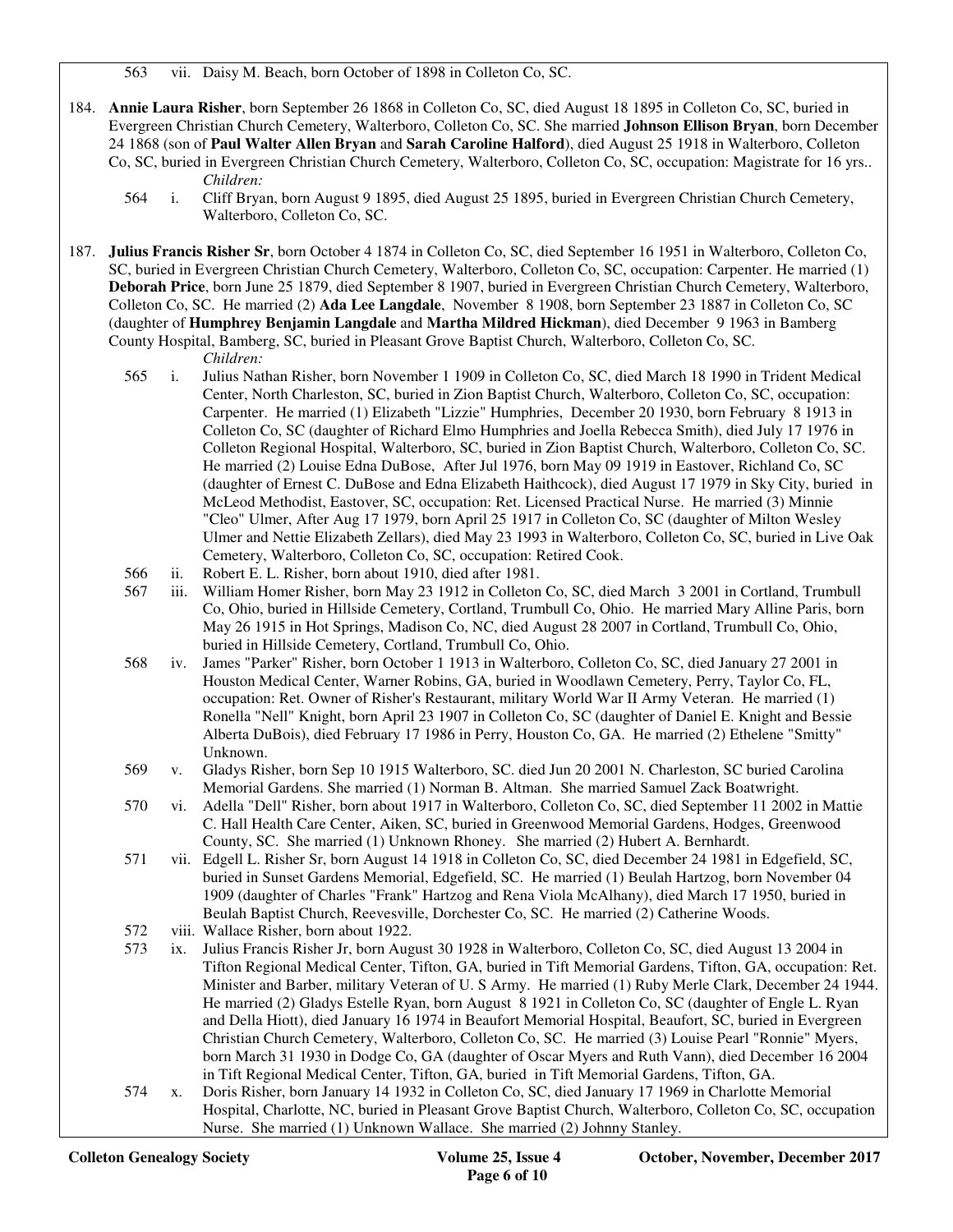189. **Janie Risher**, born August 9 1876 in Colleton Co, SC, died July 15 1916 in EsDorn Hospital, Walterboro, SC, buried in Evergreen Christian Church Cemetery, Walterboro, Colleton Co, SC. She married **Johnson Ellison Bryan**, about 1896, born December 24 1868 (son of **Paul Walter Allen Bryan** and **Sarah Caroline Halford**), died August 25 1918 in Walterboro, Colleton Co, SC, buried in Evergreen Christian Church Cemetery, Walterboro, Colleton Co, SC, occupation: Magistrate for the last 16 Years.

- 575 i. Ferry "Douglas" Bryan Sr, born May 2 1902 in Colleton Co, SC, died May 8 1945 in Colleton Co, SC, buried in Live Oak Cemetery, Walterboro, Colleton Co, SC, occupation: Salesman/Service Station Operator. He married Mary Caroline Robertson, born Feb 15 1900, died Jul 15 2000, buried in Live Oak Cemetery, Walterboro, Colleton Co, SC.
- 576 ii. Ottie Ray Bryan, born September 25 1906, died February 14 1940, buried in Evergreen Christian Church Cemetery, Walterboro, Colleton Co, SC.
- 577 iii. William Kershaw "Willie" Bryan.
- 190. **John Bunyan Risher Sr**, born August 22 1877 in Colleton Co, SC, died December 12 1950 in Colleton Co, SC, buried in Live Oak Cemetery, Walterboro, Colleton Co, SC, occupation: Salesman/Farmer. He married **Annie Elizabeth "Lizzie" Varnadoe**, born August 22 1875 in Colleton Co, SC (daughter of **John "Wesley" Varnadoe** and **Mary Margaret** 
	- **"Minnie" Graves**), died February 9 1949 in Colleton Co, SC, buried in Live Oak Cemetery, Walterboro, Colleton Co, SC. *Children:*
		- 578 i. Raymond Risher born about 1907 Colleton Co, SC.
		- 579 ii. Athalee Risher, born Mar 9 1902 in Walterboro, Colleton Co, SC, died December 26 1981 in Colleton Regional Hospital, Walterboro, SC, buried in Live Oak Cemetery, Walterboro, Colleton Co, SC, occupation Retired Nurse. She married (1) Charles A. Ruff. She married (2) George Alton Heape, born September 23 1905 in Hampton Co, SC (son of John JaDon Heape Sr and Georgianna "Georgia Ann" Polk), died June 11 1954 in Walterboro, Colleton Co, SC, buried in Live Oak Cemetery, Walterboro, Colleton Co, SC, occupation: Ret. Merchant.
		- 580 iii. Margaret "Vernelle" Risher, born October 12 1903 in Walterboro, Colleton Co, SC, died October 14 1985 in Colleton Co, SC, buried in Live Oak Cemetery, Walterboro, Colleton Co, SC, graduated 1922 from Winthrop College, Rock Hill, SC, occupation: Ret. Personal Secretary to Senator and Governor R. M. Jefferies for 40 years. She married Otis Calvin Carter Sr, born May 12 1895 in Colleton Co, SC (son of Calvin E. Carter and Henrietta Campbell), died September 13 1961 in Duke University Medical Center, Durham, NC, buried in Live Oak Cemetery, Walterboro, Colleton County, SC, occupation: Farmer & Timber Grower.
		- 581 iv. James Lucas Risher, born Sep 4 1907 in Colleton Co, SC, died August 25 1983 in Colleton Regional Hospital, Walterboro, SC, buried in Live Oak Cemetery, Walterboro, Colleton Co, SC, occupation: Ret. Druggist, graduated from Medical University of SC, College of Pharmacy, Charleston, SC. He married Lucy Flowers, born October 17 1905 in Allendale, SC (daughter of W. W. Flowers and Ester Walker), died October 13 1969 in Columbia, Richland Co, SC, buried in Live Oak Cemetery, Walterboro, Colleton Co, SC.
		- 582 v. John Bunyan Risher Jr, born January 23 1914 in Colleton Co, SC, died June 11 1986 in Colleton Regional Hospital, Walterboro, SC, buried in Live Oak Cemetery, Walterboro, Colleton Co, SC, occupation: Former Naval Shipyard employee and an insurance representative. He married Dorothy "Dot" Bennett, born July 16 1916 in Hampton Co, SC (daughter of William Hamilton Bennett and Cornelia Smith), died May 23 1980 in Walterboro, Colleton Co, SC, buried in Live Oak Cemetery, Walterboro, Colleton Co, SC.
- 192. **Maybelle Risher**, born July 11 1880 in Colleton Co, SC, died July 24 1970 in Jacksonville Hospital, Jacksonville, FL, buried at Evergreen Christian Church Cemetery, Walterboro, Colleton Co, SC. She married **Henry Solomon Hiers**, born 1880 in Walterboro, Colleton Co, SC (son of **Solomon Johnson "Doc" Hiers Jr** and **Emily Rebecca "Emmie" Hiott**), died October 25 1936 in Charleston, Charleston Co, SC, buried at Evergreen Christian Church Cemetery, Walterboro, Colleton Co, SC.

- *Children:*<br>583 i. Rudolph V i. Rudolph Vucher Hiers, born October 11 1902 in Colleton Co, SC, died March 2 1978 in Walterboro, Colleton Co, SC, buried in Evergreen Christian Church Cemetery, Walterboro, Colleton Co, SC, occupation Retired from the Charleston Naval Shipyard. He married Thelma Hiott, August 13 1925, born May 11 1908 in Colleton Co, SC (daughter of David "Ruffin" Hiott and Sadie Jordan), died September 9 1996 in Alexandria, VA, buried in Evergreen Christian Church Cemetery, Walterboro, Colleton Co, SC, occupation Retired Store Clerk.
- 584 ii. Renee Vera "Rennie" Hiers, born November 17 1902 in Colleton Co,SC, died September 30 1974 in Jacksonville, Duval Co, FL, buried in Evergreen Christian Church Cemetery, Walterboro, Colleton Co, SC. She married Cameron Sinclair Hiott Sr, about 1921, born April 22 1901 in Stokes Community, Colleton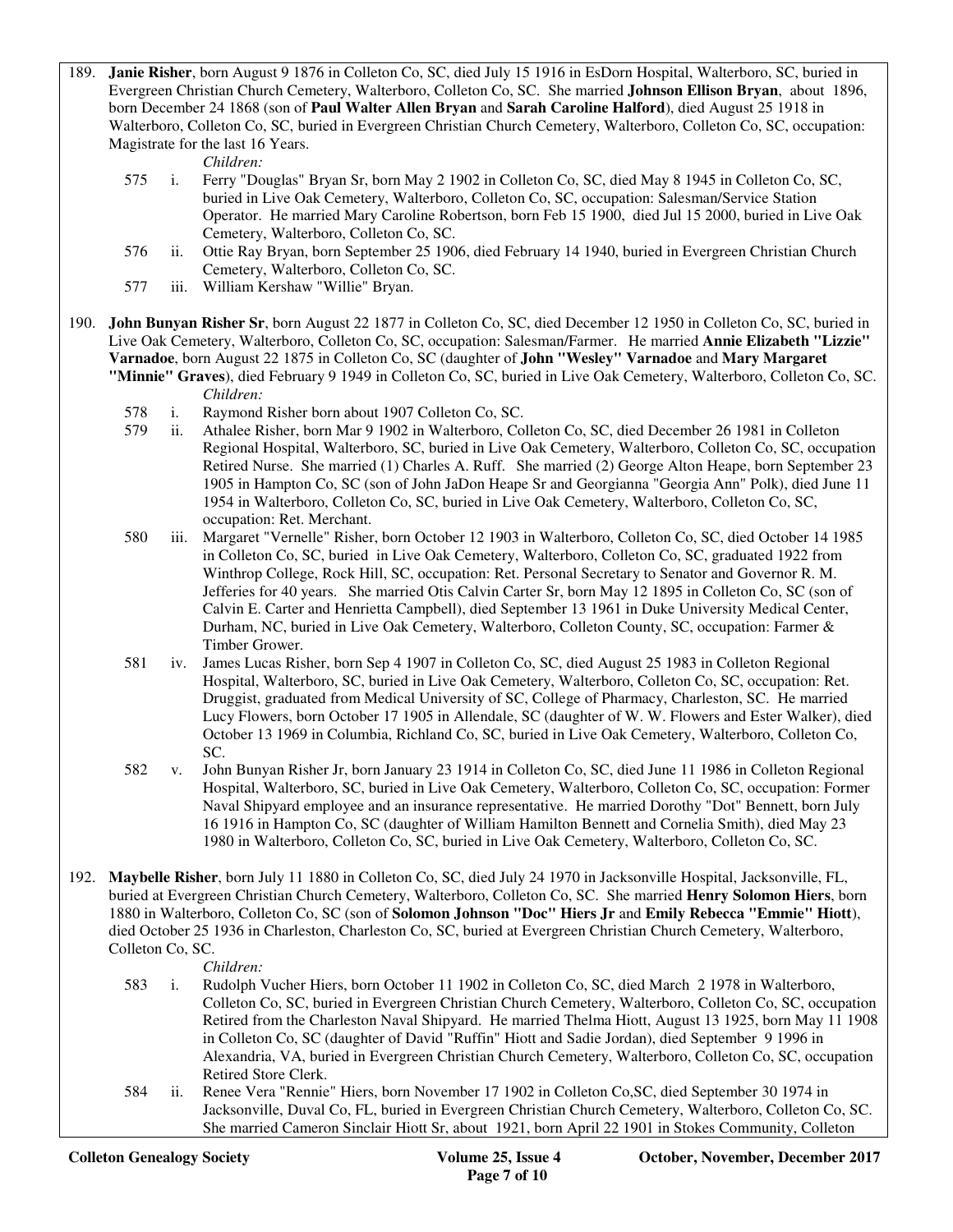Co, SC (son of Charlie D. Hiott and Amanda Warren), died September 24 1963 in Cottageville, Colleton Co, SC, buried in Zion Baptist Church, Walterboro, Colleton Co, SC, occupation: Navy Yard/1924 and Power Co. Trainman/1930.

- 585 iii. Ronnie Mae Hiers born Sep 05 1909 died Apr 28 1966. She married N. Watson. Hardenberg..
- 586 iv. Nettie Lee Hiers, born December 18 1904. She married Joseph Clyde Williams, born April 27 1903 (son of Joseph Risher Williams and Havilah Catherine "Willie" Spell), died August 9 1976.
- 587 v. John Tyler Hiers, born about 1907 in Walterboro, Colleton Co, SC, died June 4 1965 in Jacksonville, Duval Co, FL, buried in Evergreen Cemetery, Jacksonville, FL, occupation: Retired from the City of Jacksonville, Florida Underground Electric Dept. He married Thelma Louise Unknown.
- 588 vi. Henry "Judson" Hiers, born November 2 1916 in Walterboro, Colleton Co, SC. He married Jo Nell Ray, August 12 1941, born March 4 1920 in Hemingway, SC.
- 589 vii. Fletcher Neal. Hiers born Nov 22 1917, died Jun 04 1992 Florida, married Frances Dolores Zittrauer.
- 590 viii. Lesley Hiers, died 6 months, buried in Evergreen Christian Church Cemetery, Walterboro, Colleton Co, SC.
- 591 ix. Unknown Hiers, died 1 day old, buried in Evergreen Christian Church Cemetery, Walterboro, Colleton Co, SC.
- 592 x. Unknown Hiers, died 3 months old, buried in Evergreen Christian Church Cemetery, Walterboro, Colleton Co, SC.
- 593 xi. Lillian Hiers, died 8 months old, buried in Evergreen Christian Church Cemetery, Walterboro, Colleton Co, SC.
- 594 xii. Gladys V. Hiers, died 1 yr 8 mo, buried in Evergreen Christian Church Cemetery, Walterboro, Colleton Co, SC.
- 595 xiii. Cleo Hiers, died 4 months, buried in Evergreen Christian Church Cemetery, Walterboro, Colleton Co, SC.
- 193. **Callie Risher**, born October 22 1882 in Colleton Co, SC, died February 5 1967 in Colleton County Hospital, Walterboro, SC, buried Live Oak Cemetery, Walterboro, Colleton Co, SC. She married **Marvin B. Padgett**, born September 4 1878 in Colleton Co, SC (son of **William R. Padgett** and **Maggie Prine**), died May 13 1952 in Colleton Co, SC, buried in Live Oak Cemetery, Walterboro, Colleton Co, SC, occupation Farmer.

- *Children:*<br>596 i. Ethel "Car 596 i. Ethel "Caryeen" Padgett, born April 14 1900, died Feb 9 1987 in St George, SC, buried in St George UDC Cemetery, St George, Dorchester, Co, SC. She married Walker William Utsey, born January 27 1895 (son of Nicholas Kelly Utsey and Mary Ann Elizabeth Utsey), died January 19 1955 in St George, SC, buried in St George UDC Cemetery, St George, Dorchester Co, SC, military SC Pvt Co. H 322 Inf. World War I.
- 597 ii. Cecil Marvin Padgett, born Sep 9 1901 in Colleton Co, SC, died August 18 1971 in Walterboro, Colleton Co, SC, buried in Live Oak Cemetery, Walterboro, Colleton Co, SC, occupation: Farmer. He married Lillie Lane Ackerman, born September 21 1900 in Rincon, GA (daughter of L. B. Ackerman and Minnie Griffith), died February 27 1975 in Automobile Accident in Jacksonboro, Colleton Co, SC, buried in Live Oak Cemetery, Walterboro, Colleton Co, SC.
- 598 iii. Bessie Padgett, born March 24 1905 in Colleton Co, SC, died March 20 1985 in Mt Carmel Community, Colleton Co, SC, buried in Greenlawn Memorial Gardens, Walterboro, SC. She married George Ellis Coker, born December 12 1904 in Timmonsville, Florence Co, SC (son of Charles Willard Coker and Sarah Bradley), died June 14 1989 in Colleton Medical Center, Walterboro, SC, buried in Greenlawn Memorial Gardens, Walterboro, SC, occupation: Retired farmer.
- 194. **Ashley Johnson Risher**, born August 29 1883 in Colleton Co, SC, died September 19 1927 in Dorchester Co, SC, buried in Evergreen Christian Church Cemetery, Walterboro, Colleton Co, SC. He married **Martha Harriett "Hattie" Carter**, July 4 1915, born November 27 1888 in Walterboro, Colleton Co, SC (daughter of **Washington Alexander Carter** and **Martha Ann Jane Gatch**), died Mar 5 1977 in Charleston Hospital, Charleston, SC, buried in Magnolia Cemetery, Charleston, Charleston Co, SC.

- 599 i. Martha "Edith" Risher, born April 09 1917 in Charleston Co, SC, died March 12 2011 in Charleston Co, SC, buried in Magnolia Cemetery, Charleston, Charleston Co, SC, occupation: Retired Secretary for Robert F. Knoth & Co. She married (1) John Steele DuTart, May 07 1938, died before Mar 2011. She married (2) Floyd Barlow McCann Jr, November 15 1961 in Charleston Co SC. She married (3) Robert Frederick Knoth, September 24 1970, died before Mar 2011. She married (4) H. Allan Todd, October 04 1986 in Charleston Co, SC.
- 600 ii. Selena Pearl Louise Risher, born June 21 1918 in Walterboro, Colleton Co, SC, died November 02 2005, buried in Bethany Cemetery, Charleston, Charleston Co, SC, occupation: Former Librarian with N. Charleston Library and Sales Clerk with Sam Solomon Department Store. She married (1) Frank W. Lyon Jr, March 09 1940, born Dec15 1914, died February 25 1964, buried in Bethany Cemetery, Charleston, Charleston Co, SC. She married (2) Oagan Aldo Broxton, November 02 1964 in Charleston Co, SC.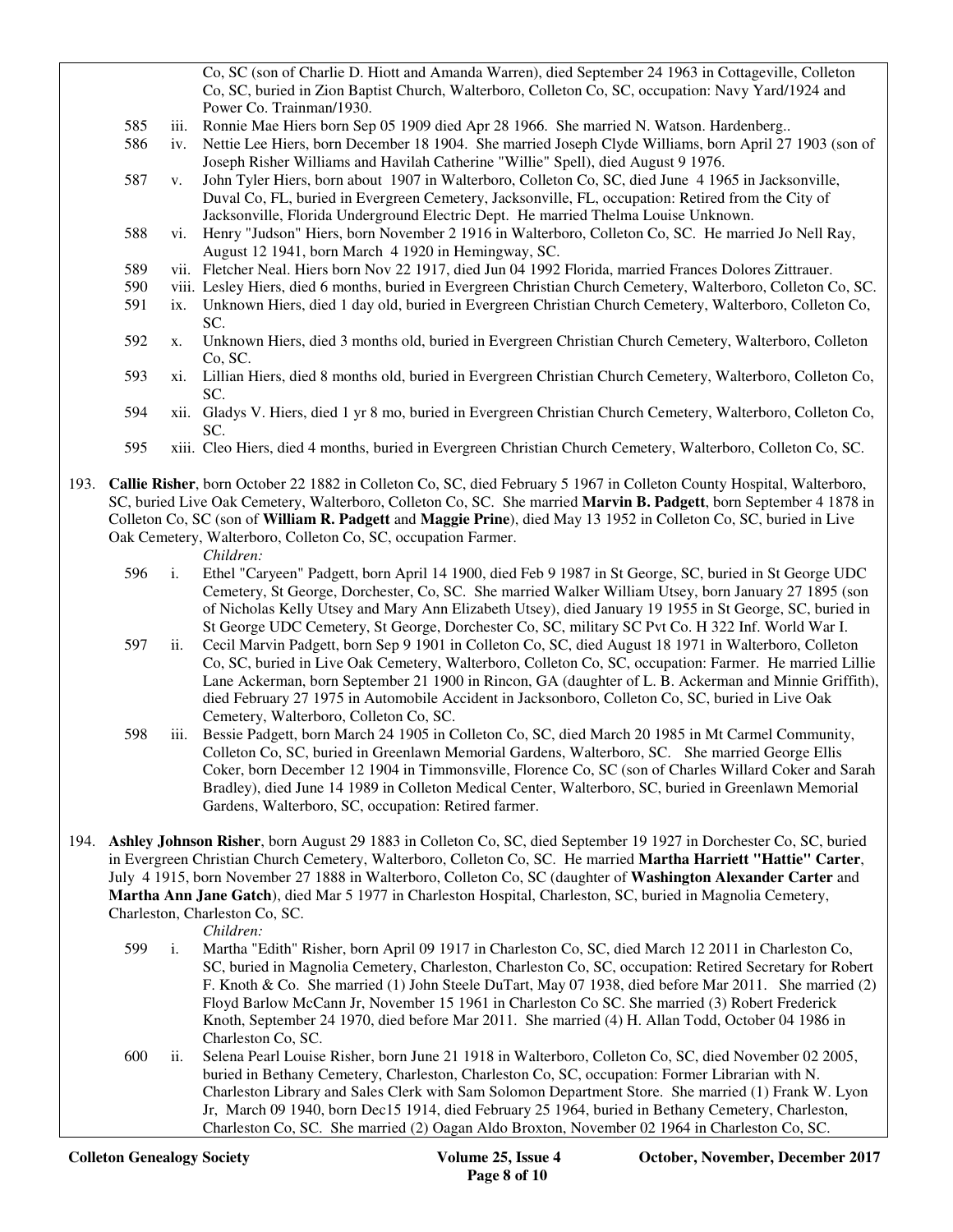- 601 iii. Jewel Louise Risher, born March 05 1920 in Charleston, SC, died October 02 1987, buried in Carolina Memorial Park, North Charleston, SC. She married Renvic Hope Moore, December 21 1955 in Charleston Co, SC, born October 16 1918 in Ridgeville, SC, died March 26 1981, buried in Carolina Memorial Park, North Charleston, SC, occupation: Retired Shop Planner and Estimator, military Navy Veteran of World War II, also Retired Charleston Naval Shipyard.
- 602 iv. Clarice Dolores Risher, born October 25 1923 in Charleston, SC, occupation Switchboard Operator Charleston Credit Bureau, buried in Bethany Cemetery, Charleston, Charleston Co, SC. She married Francis James Oliver Sr, June 22 1942 in St Joseph Catholic Church, Charleston, SC, born March 02 1920 in Charleston Co, SC (son of Emanuel M. Oliver and Annie Gertrude Keegan), died December 27 1982 in Charleston Co, SC, buried in Holy Cross Cemetery, James Island, SC, occupation: Manager and Co-Owner Charleston Credit Bureau, military United States Army Veteran of World War II.
- 195. **Ira Louis Risher Sr**, born October 3 1886 in Colleton Co, SC, died April 12 1953 in Colleton County Hospital, Walterboro, SC, buried in Evergreen Christian Church Cemetery, Walterboro, Colleton Co, SC. He married **Donnie Ella Langdale**, born December 7 1897 in Colleton Co, SC (daughter of **Humphrey Benjamin Langdale** and **Martha Mildred Hickman**), died June 18 1977 in Annie S. Jefferies Nursing Home, Walterboro, SC, buried in Evergreen Christian Church Cemetery, Walterboro, Colleton Co, SC.

- 603 i. Helen "Thelma" Risher, born October 9 1915, died May 13 1918, buried in Evergreen Christian Church Cemetery, Walterboro, Colleton Co, SC.
- 604 ii. Benjamin "Leroy" Risher, born May 18 1917 in Colleton Co, SC, died December 3 2002 in Walterboro, Colleton Co, SC, buried Evergreen Christian Church Cemetery, Walterboro, Colleton Co, SC, occupation Ret: as a truck driver from Walterboro Dress Corp. He married (1) Clara Virginia Mahaffey, born April 4 1923 in Chattanooga, Hamilton Co, TN, died October 11 1980 in Colleton Regional Hospital, Walterboro, SC, buried in Evergreen Christian Church Cemetery, Walterboro, Colleton Co, SC. He married (2) Fannie Gertrude Ulmer,June 05 1987, born May 8 1922 in Ruffin, Colleton Co, SC (daughter of Milton Wesley Ulmer and Nettie Elizabeth Zellars), died July 23 2006 in Cottageville, Colleton Co, SC, buried Bedon Baptist Church, Walterboro, SC, occupation: Retired Seamstress.
- 605 iii. Heyward Tyler Risher, born Mar 9 1919 in Colleton Co, SC, died January 18 2002 in Trident Medical Center, North Charleston, SC, buried in Evergreen Christian Church Cemetery, Walterboro, Colleton Co, SC, military Retired Master Sergeant with the U.S. Army, military Served in World War II, occupation Retired Naval Supply in Charleston, SC. He married Margaret Howard, born December 5 1925 in Dadeville, AL, died June 29 2008 in Memorial Manor Nursing Home, Bamberg, GA, buried in Evergreen Christian Church Cemetery, Walterboro, Colleton Co, SC, occupation: Retired office manager for Colleton Regional Hospital.
- 606 iv. Ruby Leona Risher, born Nov 9 1920 in Colleton Co, SC, died May 14 2013 in Roper Hospital, Charleston, SC, buried n Live Oak Cemetery, Walterboro, Colleton Co, SC. She married (1) Edward Griffin Bryan Sr, December 24 1939, born July 16 1916 in Walterboro, Colleton Co, SC (son of Francis Asbury "Frank" Bryan and Lilla Dell Saunders), died June 06 1955 in Dorchester County Hospital, Summerville, SC, buried in Live Oak Cemetery, Walterboro, Colleton Co, SC, occupation: General Manager. She married (2) Bethel Dees Jr, born November 10 1922, died March 19 1990, buried in Live Oak Cemetery, Walterboro, Colleton Co, SC.<br>607 v. Ida Mae Risher, b
- v. Ida Mae Risher, born October 18 1922. She married Henry Martin Crosby, December 16 1939, born June 5 1918 in Colleton Co, SC (son of Rufus Golard Crosby and Grace "Gracie" Langdale), died June 25 1998 in Walterboro, Colleton Co, SC, buried in Evergreen Christian Church Cemetery, Walterboro, Colleton Co, SC, military Army Veteran.
- 608 vi. Ada "Rudell" Risher, born January 12 1925 in Walterboro, Colleton Co, SC, died September 3 2013 in Trident Medical Center, North Charleston, SC, buried in Evergreen Christian Church Cemetery, Walterboro, Colleton Co, SC, occupation: Owners of R&R Meats in Walterboro, SC. She married Robert "Lawrence" Rivers, September 27 1942, born April 23 1917, died April 23 1994, buried in Evergreen Christian Church Cemetery, Walterboro, Colleton Co, SC.<br>609 vii. Ethel Norma Risher, born April 13 1927
- vii. Ethel Norma Risher, born April 13 1927 in Colleton Co, SC, died December 6 2015 in Hospice Center of Charleston, Mt Pleasant, SC, buried in Live Oak Cemetery, Walterboro, Colleton Co, SC. She married Austin Beach Hiott, about 1946, born October 16 1925 in Walterboro, Colleton Co SC (son of Edward Lollis Hiott Sr and Ruth Enid Crosby), died September 16 2006 in Colleton Medical Center, Walterboro, SC, buried in Live Oak Cemetery, Walterboro, Colleton Co SC, military Served in the U.S. Navy during World War II in both the Air Wing division and also aboard Naval Ships., occupation Retired Civil Service Supervisor from the Parris Island Marine Corp Air Station and was also retired agent from South Atlantic Life Insurance Company.